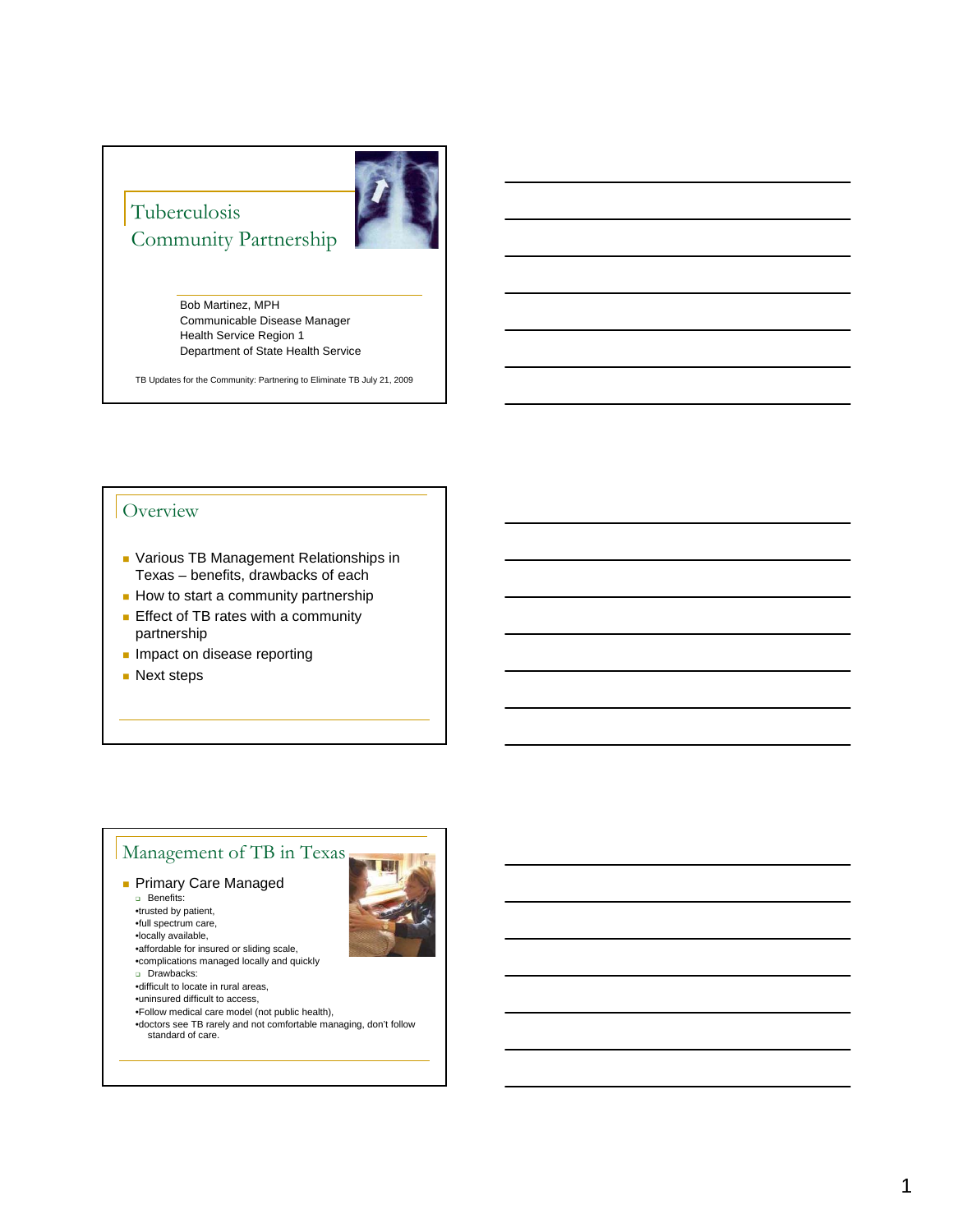### Management of TB in Texas

**Public Health Model** a Benefits



- •Know Standard of Care of TB management •Know public health law/quarantine regulations
- •Know TB resources in community, statewide and national
- •Staff knowledgeable to do full investigation and DOT
- •Resources available to all regardless of nationality or financial situation
- Drawbacks
- •"super sub-specialty" care, not full scope health care
- •Patients not overly trusting of "government" health care
- •Limited number of physicians in public health (shrinking area)

## Management of TB in Texas



- **Community Partnership**  –Benefits:
	- •Private MD sees public health as a referral area (not only a consultant). System in place for referrals in most practices.
	- •Reduces private MD liability concerns
	- •Encourages private MD to interact with public health more regularly. •Reporting increases
	- •Public health establishes a place for referral for other patients in community.
	- •Educates private docs on TB (and other public health issues).
	- Drawbacks:
	- •Private medical community does not learn to manage cases.
	- •Requires MD in public health to be certain management able to be done with local system.

#### Community Partnership

- **Write community specific guidelines to include:**
- –when to skin test,

–when to order CXR's,

- –when to order LTBI,
- –when to "clear" people to go to school/work/shelter (how to document it)
- –what to do with a TB suspect/case, including mask isolation and referral to public health (regardless of insurance or funding status)
- **Public health to be the "expert" with regard to TB assessments**
- Know own limitations and when to request consult from others (TB Heartland Center)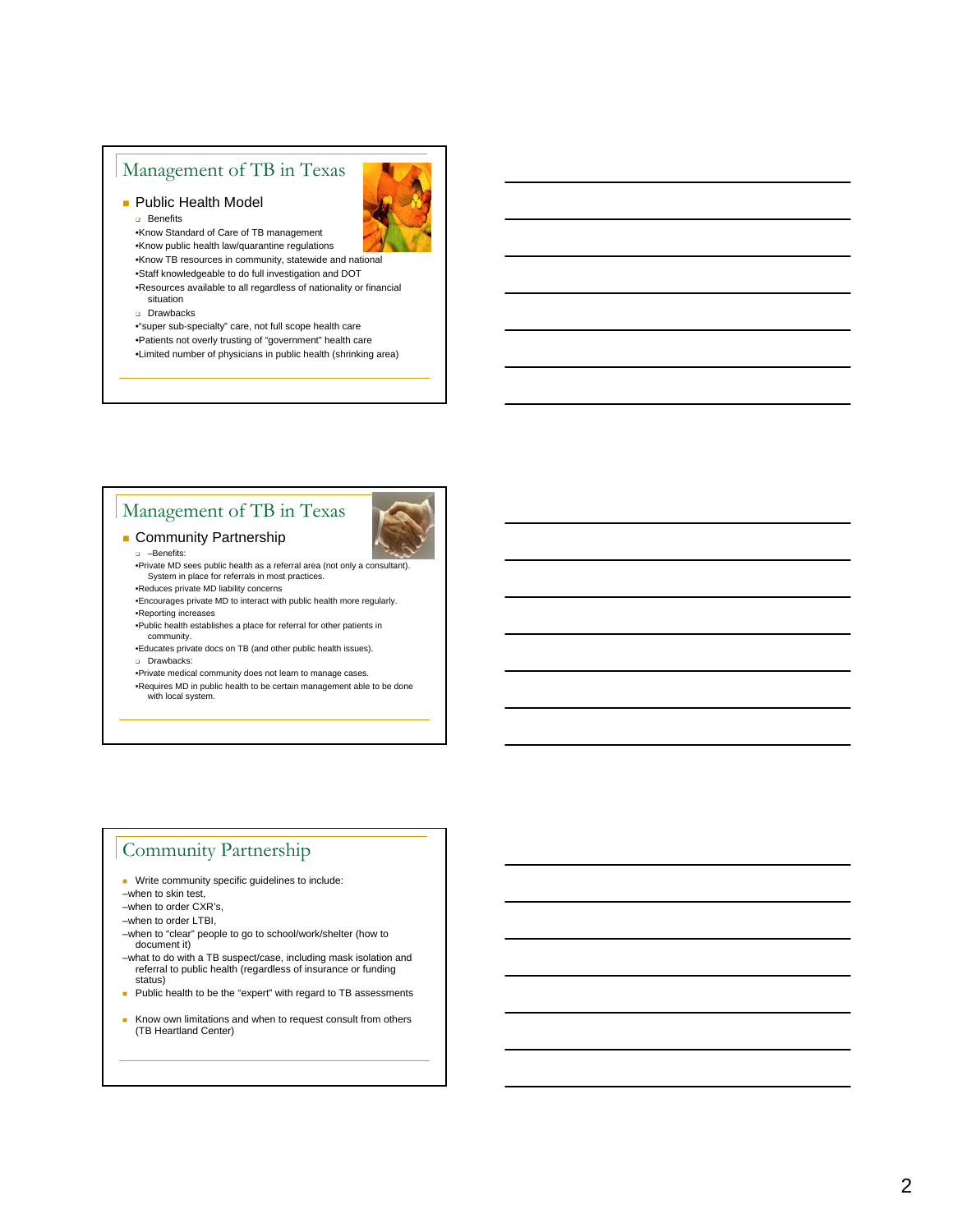- Develop system to keep primary care physician "in the loop"–Written notes, phone calls, follow up appointments, etc.
- Patient should be informed overall health care has not "transferred" to public health, only TB.–If no, PCP, refer to one based on need and availability.
- Public health physician should feel supported in his/her effort to manage all TB cases through out completion of therapy by public health system.



## Example of Community Partnership

- LHD TB program filling DOT and other orders from PCP's and ID docs in community without regard to standard of care or consult. (PH not the "experts")
- •Patients were often over-treated or under-treated if symptoms/CXR resolved quickly (routine medical model)
- •TB skin tests were required to be positive to be a TB suspect
- •Often, suspects not placed in isolation or started on meds unless cultures positive.



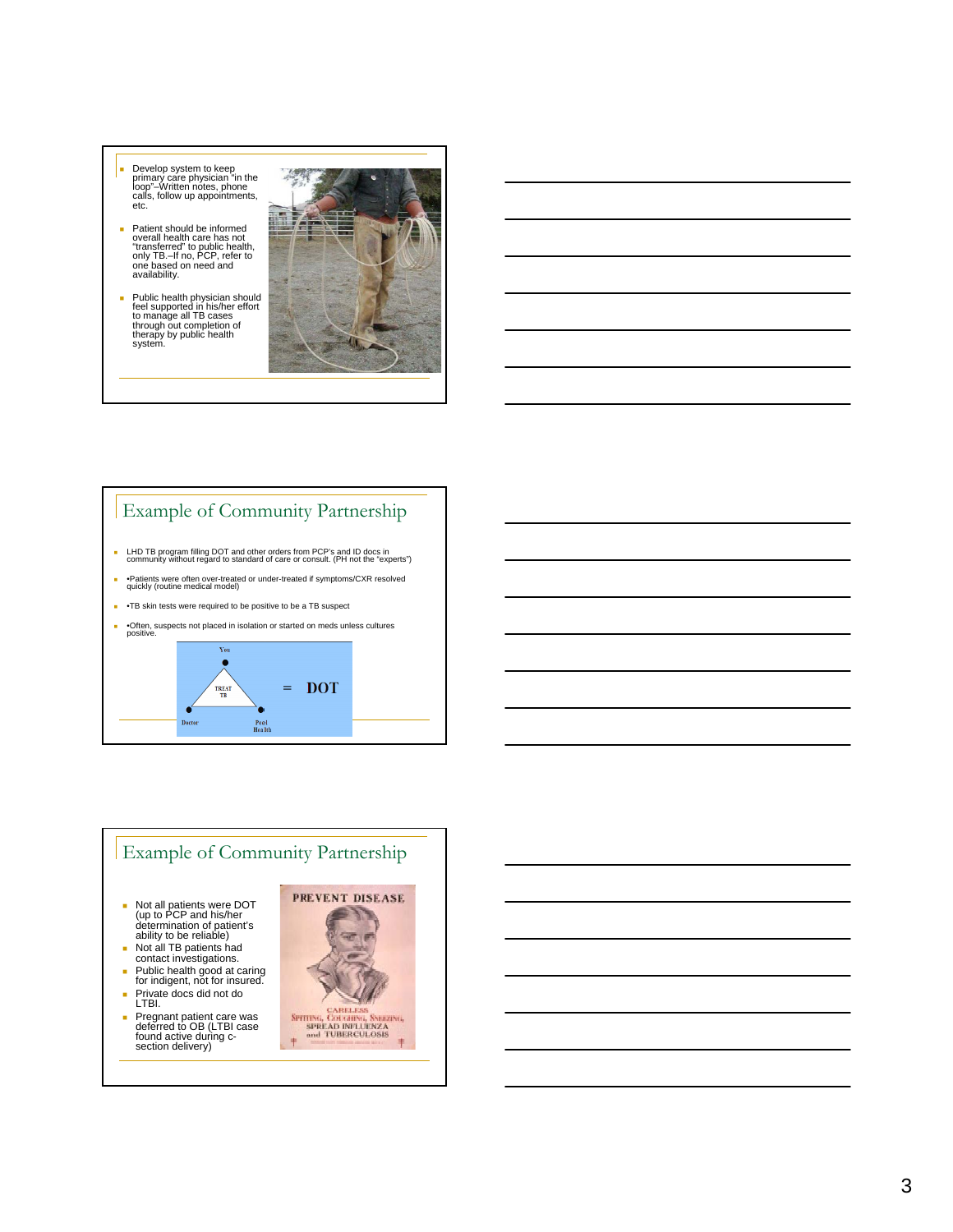### Example of Community Partnership - Benefits

- **Following improved:**
- **Private MD's appreciative of involvement/assistance**
- **Patients got consistent care regardless of funding.**
- **Increased numbers of reports**
- TB staff received consistent orders, able to readily report adverse reactions, problems, etc.
- $\blacksquare$  Increased number of court ordered quarantine cases
- **LHD** interaction with state improved due to consistent reporting, completion and submission of TB 400's
- **n** Improved tracking of cases, epidemiological investigations, statistics (important for funding formula)

# Effects on TB Rates

**TB** rates locally increased

- **-Able to track cases better**
- –Case definitions improved
- –More clinical cases
- –More HIV testing (requirement)
- –More pediatric cases found
- –More non-pulmonary cases identified
- –Able to provide public information on TB rates, risk, etc



## Effects on Disease Reporting

- •"Spill over" effect.
- –More TB cases, more HIV testing, more STD testing, more issues with regard to special populations…impacted public health overall
- **•Increased public awareness of TB due to "high** profile" cases in school, workplace, etc.
- **-** -More awareness leads to more reporting